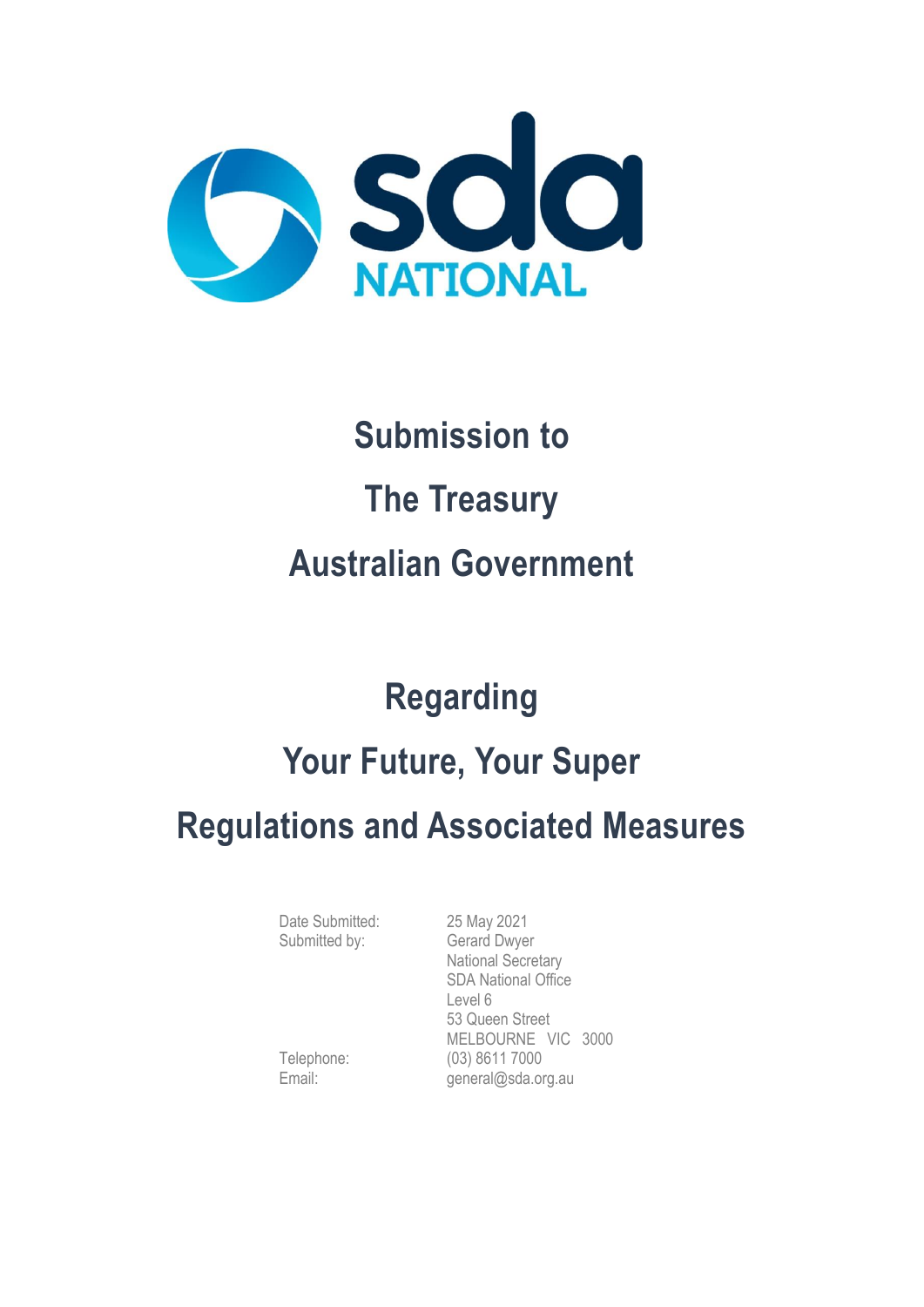### SDA Submission to *The Treasury, Australian Government* regarding *Your Future, Your Super Regulations and Associated Measures*.

#### **Contents**

| Shop, Distributive and Allied Employees' Association, Superannuation and REST                      |  |
|----------------------------------------------------------------------------------------------------|--|
| Key risks: lessened local investment; lack of competitive neutrality; directional non-personalised |  |
|                                                                                                    |  |
|                                                                                                    |  |
|                                                                                                    |  |
|                                                                                                    |  |

#### <span id="page-1-0"></span>Shop, Distributive and Allied Employees' Association, Superannuation and REST

- 1. The Shop, Distributive and Allied Employees' Association (SDA) is one of Australia's largest trade unions with over 210,000 members. Working in retail, fast food, warehousing, hairdressing, beauty, pharmacy, online retailing, and modelling, the majority of SDA members are women (60%, approx 131,000), under 35 years (57%, approx 120,000 workers), and low-income. Retail and food services are two of the three lowest industries for median weekly earnings and in 2018, the median weekly earnings of all Australians was some 34% higher than retail workers.
- 2. Most SDA members are award reliant or subject to enterprise agreements that see them paid the same as the guaranteed rate of superannuation. With annual income levels of approximately \$40,000 or less SDA members are within the low-income cohort (\$48,000 or less) for whom the recently released Retirement Income Review estimated a retirement replacement rate of above 100%, rather than the benchmark of 65-75%. Retail and fast food workers are one of few groups of Australians directly affected by decisions of lawmakers on superannuation.
- 3. The superannuation fund for SDA members, retail and fast-food workers, is Rest Industry Super. Rest has around 1.7 million members, trusting Rest with more than \$54 billion of their retirement savings (as at 30 June 2020). In February 2020, REST described that is has more than 267,000 members aged 50 years and older nearing retirement, who have an average balance of \$87,420.<sup>1</sup> The balance recommended for a comfortable retirement for a single is \$545,000, or \$70,000 if the retirement is modest and supplemented with the aged pension<sup>2</sup>.
- 4. Many members of SDA will be reliant on the aged pension and rent assistance in retirement.

<sup>1</sup> https://treasury.gov.au/consultation/c2019-36292/submissions

<sup>2</sup> https://www.superannuation.asn.au/resources/retirement-standard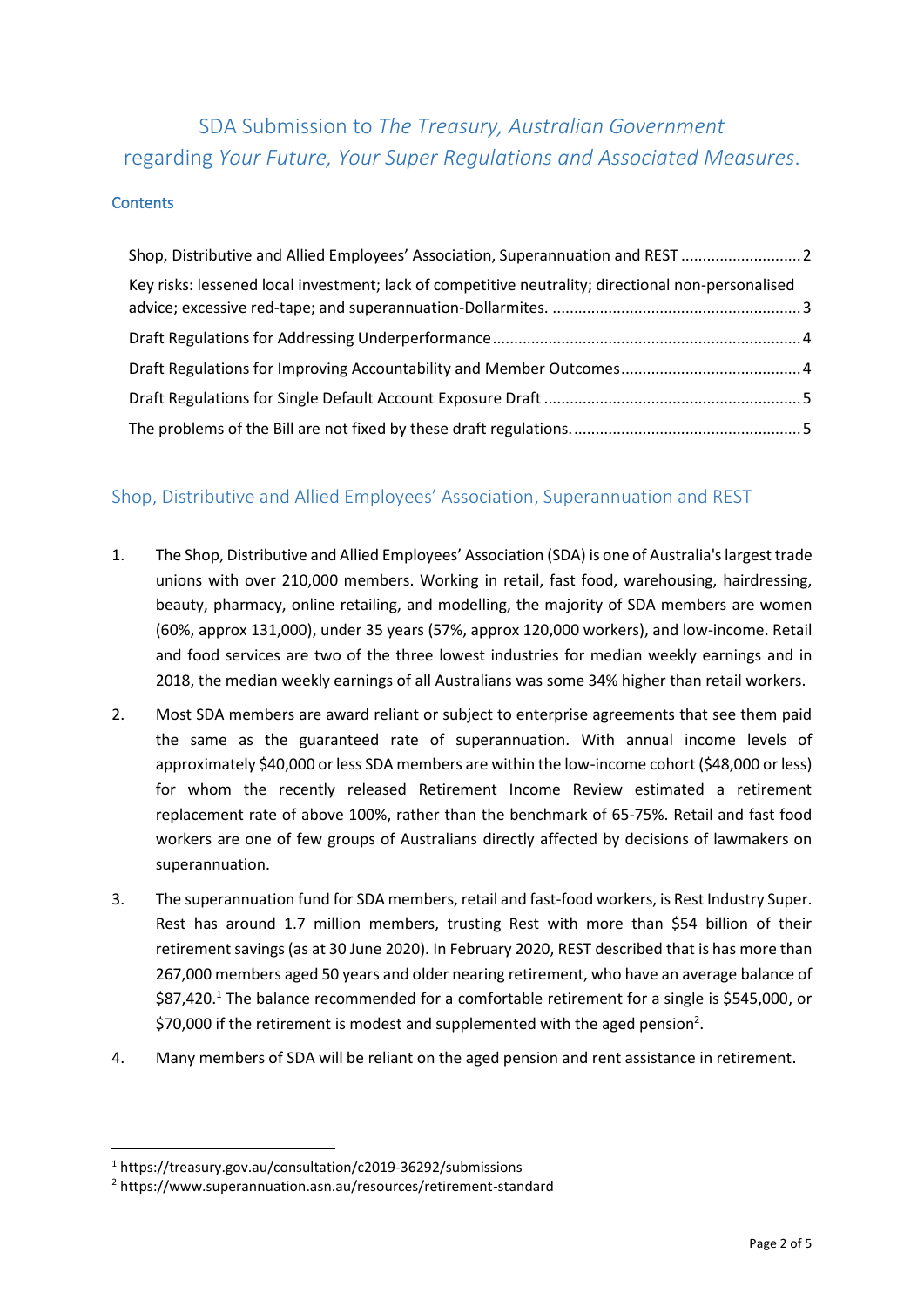<span id="page-2-0"></span>Key risks: lessened local investment; lack of competitive neutrality; directional nonpersonalised advice; excessive red-tape; and superannuation-Dollarmites.

- 5. The Your Future, Your Super package has been much debated with a Budget announcement, exposure drafts of the Bill, and a Senate inquiry. These reforms have stemmed from parts of The Royal Commission into Misconduct in the Banking, Superannuation and Financial Services Industry and parts of the Productivity Commission review of the efficiency and competitiveness of the Australian superannuation system. But it is notable that some parts have not come from any of these processes. For example, the best financial interests' duty was recommended against by the Royal Commission and the capacity for the Treasurer to make investment decisions as well as growing power in regulations has had no policy driver explained.
- 6. This submission is in response to the Exposure Draft Regulations and Explanatory Statement for Your Future Your Super and Associated Measures which were released for public consultation with responses due on 25 May. It would be irresponsible for the Parliament to pass legislation for royal assent before the responses to those draft regulations have been properly considered by The Treasury and shared publicly.
- 7. In its 2020 Budget announcement of the Your Future Your Super reforms, the government indicated that a dashboard would be prepared through the ATO to empower consumers. Getting that effective is a logical first step before implementing other reforms which risk:
	- 7.1. local investment by testing performance with such serious consequences (the closure of the fund) which will see investment professionals invest consistent with the regulatory indexes rather than for Australians savings. For example, the retirement savings of members should be invested our and other economies in a way that delivers good jobs and wages as well as returns on investment.
	- 7.2. competitive neutrality  $-$  by applying regulations unequally in the Bill and regulations through exclusions resulting in some but not all parts of a system adhering to varied rules.
	- 7.3. poor personal advice sending a letter that says "Your superannuation product [insert the name of the superannuation entity and the name of the Part 6A product] has performed poorly. You should consider moving your money into a different fund." when its possible the fund will recover or the new fund will be required to write a similar letter.
	- 7.4. red tape the financial interest duty will see funds focussed on financial transactions rather than retirement savings of members. At every layer of governance, any expenditure will require a regulatory standard of documentation – a regulatory red tape risk – made even worse by a requirement (a reverse onus of proof) that for all financial decisions, one is assumed to have failed in their duty unless they prove otherwise.
	- 7.5. a burgeoning industry of dollarmite-super accounts stapling to an underperforming workready product from a bank where young workers are encouraged to set and forget into an account chosen by their employer rather than their representatives. These products may suit members with a large balance but may not be suited to the first dollars of retirement savings being contributed.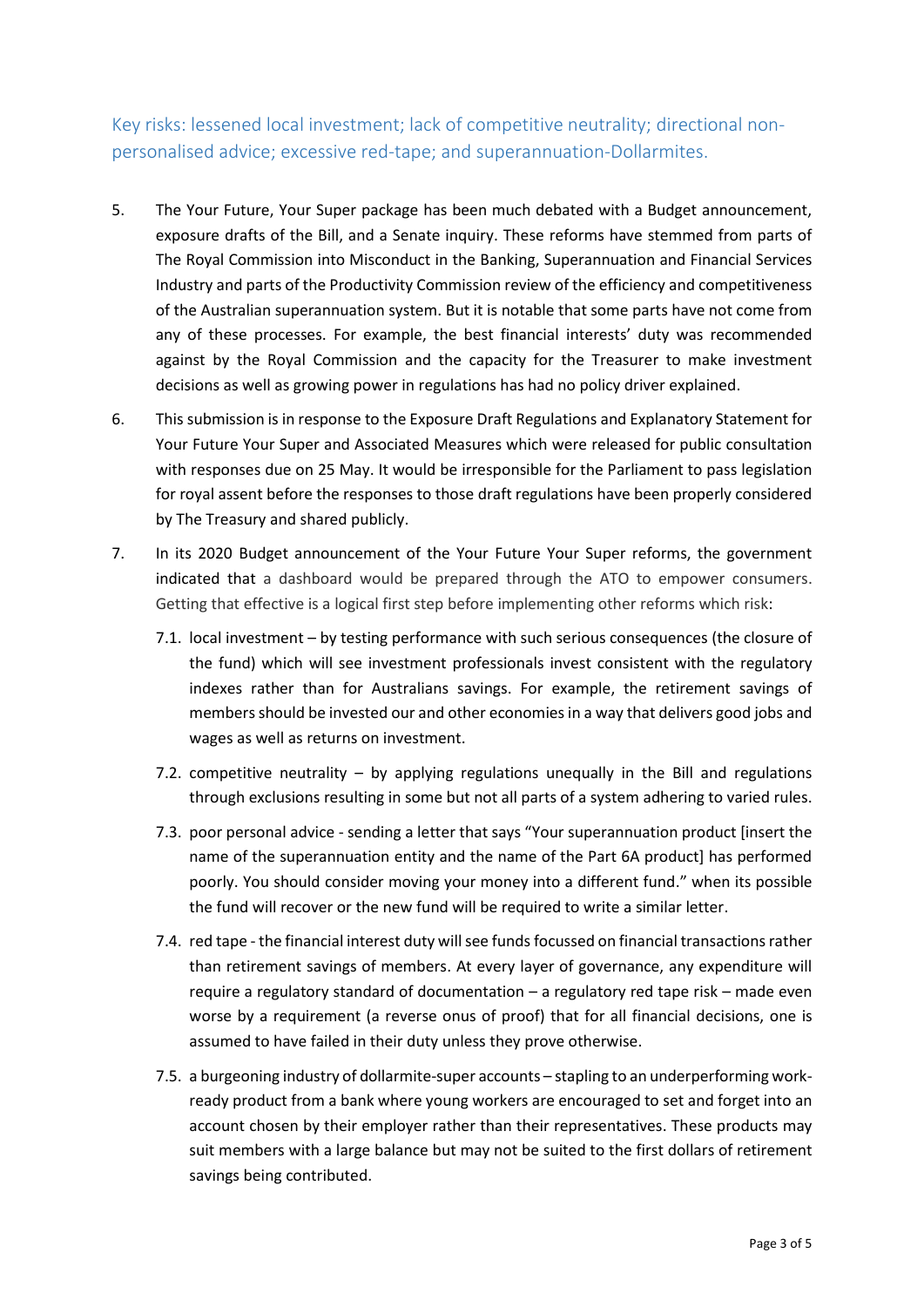#### <span id="page-3-0"></span>Draft Regulations for Addressing Underperformance

- 8. Early in the public discourse about these reforms, it was proposed that the performance test exclude admin fees and that unlisted assets be indexed in a way that would encourage investment consistent with US, rather than Australian, policy settings. The draft regulations have demonstrated some welcome changes.
- 9. However, there remain three significant issues with these regulations:
	- 9.1. Indexing of "other" assets (which usually includes agriculture) remains unclear. Further, setting time frames remain a barrier for long term (20-40 year) investments including those with volatile risk profiles (farms and innovation projects) and reliable but long-term returns (like affordable housing projects or renewables). Given that investment in superannuation includes investment for some workers for over 50 years, these investments can define the difference between poor and well performing funds. This is a local investment risk.
	- 9.2. For workers in large or reputable companies who respond to their workers representatives, My Super products are used for defaults. For many workers in small and medium sized businesses, Trustee Directed products (Choice) are in practice the default. There are also other super accounts holding vast amounts of Australians retirement saving. All these funds should be subject to publishing of performance testing. This is a competitive neutrality risk.
	- 9.3. The regulations require a fund to provide advice to members, including the phrase "You should consider moving your money into a different fund." The submission to the Bill from REST highlighted that "in a number of cases the Your Future, Your Super test approached a 50% likelihood of successfully identifying a "poor" fund as poor, and a similar likelihood of mistakenly identifying a "good" fund as poor." That is: governments get performance tests wrong. The regulations therefore require, after a flawed assessment, the fund to provide advice without knowing the impact. This is an advice risk.

#### <span id="page-3-1"></span>Draft Regulations for Improving Accountability and Member Outcomes

- 10. These regulations cover portfolio holdings disclosure, Annual members' meetings and Use of goods or services to influence employers.
- 11. With regard to Schedule 1—Portfolio holdings disclosure, the intent of disclosure as outlined in the explanatory memorandum is for asset class clarity. However, this clarity is only required for regulators not the public. Publication of valuations by those investors that are part of the superannuation system and not those that are not will undermine investment in unlisted and other assets. So, for example, if a private investor and the super fund are competing for an investment, this disclosure may undermine the ability of working Australians' to have their